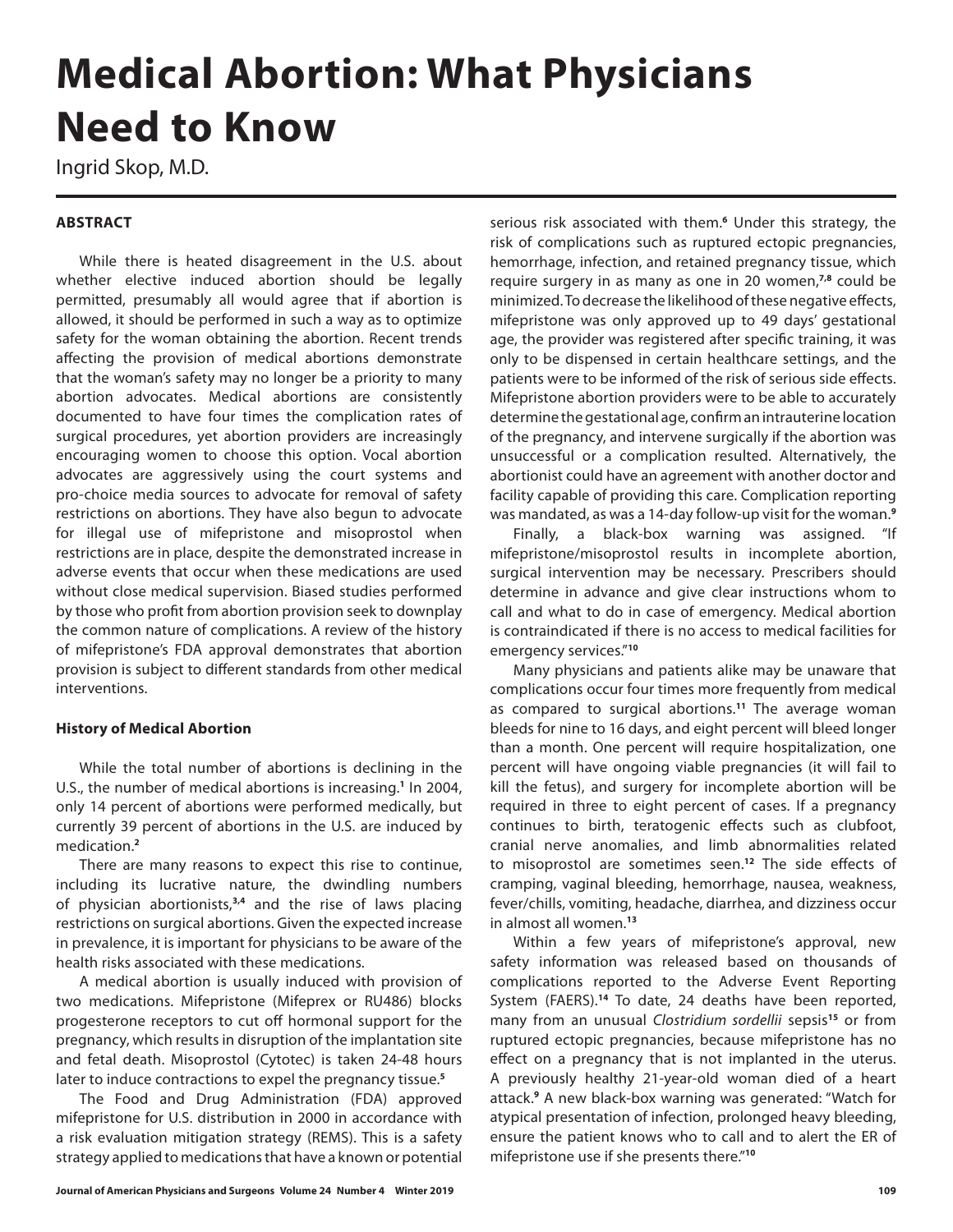Despite the high reported complication rates, a supplemental application was approved by the FDA in 2016, which loosened these restrictions. The use was extended until 70 days' gestational age, despite very few studies and much higher failure rates in higher gestational ages.**<sup>16</sup>** There was modification of the dose, timing, and route of administration.**<sup>17</sup>** It was no longer required to report a complication unless it resulted in a woman's death, nor was it required to have a follow-up visit.**<sup>9</sup>**

## **Studies of Medical Abortion Safety**

There are some studies performed by researchers employed by the abortion industry and their ideological colleagues that imply that abortion is extremely safe for women. In 2018, the National Academy of Sciences, Engineering, and Medicine (NAS) published a book: *The Safety and Quality of Abortion Care in the U.S.,* which made this assertion and has been widely referenced. The researchers' bias is immediately apparent, because the study was commissioned and funded by six outspoken abortion advocacy organizations: David and Lucile Packard Foundation, Grove Foundation, JPB Foundation, Tara Health Foundation, William and Flora Hewlett Foundation, and Susan Thompson Buffett Foundation (STB), which alone has been estimated to have donated \$1.2 billion to pro-abortion organizations.**<sup>18</sup>** These researchers performed an extensive literature review but excluded an extraordinary number of studies for perceived defects. Not surprisingly, by primarily using studies performed by fellow abortion advocates, they concluded that serious complications or longterm physical or mental health effects are virtually nonexistent. In fact, they reported that abortion is so safe that the only deterrent to its safety is legislative restrictions enacted by the states that may prevent a woman from accessing an abortion immediately, "creating barriers to safe and effective care."

These researchers concluded that abortions can be performed safely in an office-based setting or by telemedicine without the need for hospital admitting privileges. No special equipment or emergency arrangements are required for a medical abortion. It does not need to be performed by physicians; it can safely be performed by trained certified nurse midwives, nurse practitioners, and physician assistants. They reported that abortion has no long-term adverse effects, and it specifically does not increase the risk of pre-term delivery, mental health disorders, or breast cancer. However, when one examines the research studies they used for their conclusions, the poor quality of the literature regarding longterm complications becomes apparent. For many questions, there were very few or no studies that met their stringent criteria, and they disqualified many studies due to perceived study defects. Thus, in all cases, there were less than five studies on which they based their definitive conclusion of "no long-term impact."**19,20**

A closer look at some of the large studies the NAS referenced show they also contain many flaws. One study reported a very small percentage of emergency room visits for abortion complications, but ignored the reality that documentation specifying medical abortion complications is very difficult in the ICD-10 system.**<sup>21</sup>** Another study documented a very low incidence of serious abortion complications by reviewing Planned Parenthood's database, ignoring the facts that most abortionists do not maintain hospital admitting privileges or care for their own case complications. Thus, serious events would be unlikely to be documented in their clinic records.**22,23** Finally, another study reported that 99.6 percent of medical abortions were successful, although 2.1 percent required surgical aspiration. The need for surgery, by definition, would indicate the medical abortions were unsuccessful.**<sup>24</sup>**

Immediate complications from surgical abortions usually occur due to a surgical misadventure such as cervical dilation creating a false passage, instrumental uterine perforation, or incomplete evacuation of pregnancy tissue. The immediate complications of medical abortions are commonly attributed to hemorrhage or infection from incomplete uterine evacuation and retained pregnancy tissue. But recent research suggests that mifepristone itself may also cause complications of infection and mental health issues through direct pharmacologic effects. Mifepristone also blocks glucocorticoid receptors, which may contribute to an impaired inflammatory response, increasing the risk of infection.**<sup>25</sup>** In addition, it releases inflammatory cytokines that have been implicated in causing depression. In a rat model, the mifepristone termination group had significantly decreased body weight, food intake, locomotor-related activity, and sucrose consumption, which are all animal proxies for depression and anxiety.**<sup>26</sup>**

Less biased studies available internationally give a far different picture of the safety of medical abortions. Epidemiologic studies in Finland are of better quality than those in the U.S. because single-payer healthcare and meticulous medical record-keeping ensure that all pregnancies and all medical events are accurately recorded. A study of more than 42,000 women receiving abortions at less than 7 weeks' gestational age documented that adverse events occurred in one in five women who had medical abortions, and almost six percent required surgery. The rate of complications was four times higher in medical than in surgical abortions.**<sup>27</sup>** Another Finnish study of 18,000 women found an eight percent rate of surgery for medical abortion failures in the first trimester, and an almost 40 percent surgery rate in the second trimester.**<sup>28</sup>** Finally, a meta-analysis of all available mifepristone/misoprostol studies worldwide, including more than 47,000 women, found a 4.8 percent treatment failure rate, and 1.1 percent continuing pregnancies.**<sup>29</sup>**

## **Data Limitations of Abortion Complication and Abortion-Related Maternal Mortality Rates**

When considering the safety of abortion in the U.S., it is important to realize that there are many data limitations affecting the accuracy of these statistics. Due to privacy concerns and non-insurance payment for most abortions, there is no accurate central database that tracks this procedure. As reported earlier, recent studies documenting apparent low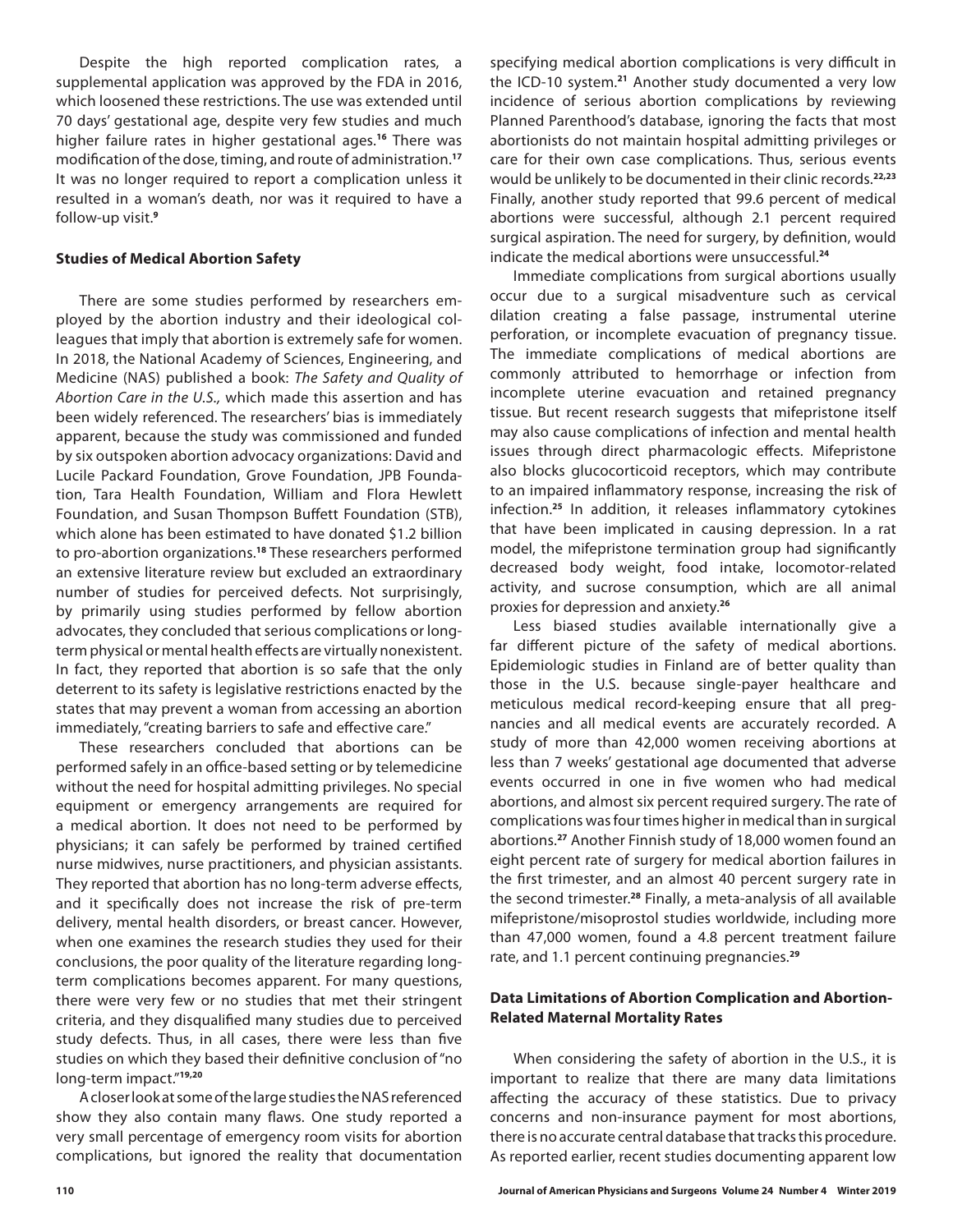complication rates have been performed by high-volume abortionists and do not reflect the quality of all abortion providers in the U.S. The data regarding abortion-related maternal mortality is even more compromised. A widely reported study asserted that abortion is 14 times safer than childbirth by using four disparate and difficult-to-calculate numbers, with non-comparable denominators. Abortionrelated deaths were compared to the number of legal abortions. Maternal deaths were compared to the number of live births.**<sup>30</sup>** Only live births can be accurately measured due to mandated birth certificates. Yet, only two-thirds of maternal deaths occur in association with a live birth.**<sup>31</sup>**

It is well documented in the U.S. that at least half of maternal deaths are not reported as pregnancy-related on death certificates.**32,33** Mortality from events in the first half of pregnancy, which are unable to be linked to a birth certificate, are even more difficult to detect, but reliable records-linkage studies from Finland document that 94 percent of abortion-related deaths are not documented as such on the maternal death certificate.**<sup>34</sup>** This is particularly true for mental health-related deaths that occur remote from the end of the pregnancy.**<sup>35</sup>** Maternal mortality encompasses all deaths occurring while a woman is pregnant, and within a year after the pregnancy ends. The authors of this misleading study are vocal abortion advocates who knew how limited the Centers for Disease Control and Prevention (CDC) data was, since it was drawn primarily from death certificates, because one of the authors was the former Chief of the CDC Abortion-Surveillance Branch.**<sup>36</sup>** Clearly, this study was performed for propaganda purposes.

In the U.S., we don't even know accurately the number of abortions that occur. The estimated number of abortions is only voluntarily reported to the CDC by state health departments. In 2017 the states reported 638,169 abortions, but several states, including the state with the largest number (California), do not report any data.**<sup>37</sup>** By comparison, in 2017 the Guttmacher Institute, which receives its information directly from the abortion providers, reported 926,000 abortions.**<sup>38</sup>**

Only 28 states require abortion providers to report their complications, but there is rarely an enforced penalty for noncompliance. Only 12 states require other physicians, coroners, or emergency rooms to report abortion-related complications or deaths for investigation, and frequently these other physicians or facilities are unaware of the reporting requirements.**<sup>39</sup>**

Multiple epidemiologic studies demonstrate that a woman is more likely to remain alive one year following term childbirth than following abortion.**40,41** Finnish studies show that following an abortion, a woman was two to three times as likely to die within a year,**42,43** six times as likely to commit suicide,**<sup>44</sup>** four times as likely to die from an accident,**<sup>45</sup>** and 14 times as likely to be murdered. Danish studies and California Medicaid studies demonstrate similar findings.**46-48** It appears that a term birth is protective by reducing risk-taking behavior, whereas an abortion may lead to increased social disruption and increased risk-taking behavior, increasing the likelihood of death within a year.

## **Abortion Advocacy and the FDA**

It is instructive to examine the circumstances in which mifepristone was approved, as they illustrate the ways in which abortion provision is held to a standard different from other medical procedures in the U.S. In an unprecedented move, then-President Bill Clinton wrote the French manufacturer, Roussell Uclaf, asking them to file a new drug application with the FDA. When they were hesitant to do so due to legal concerns, the UN Population Council gave manufacturing permission to a company created for this specific purpose, Danco.**<sup>49</sup>**

The FDA failed to follow its own rules on numerous occasions in order to approve this drug. A new drug must have at least two randomized, blind placebo-controlled trials documenting its safety and efficacy, but the submitted trials had no placebo groups.**<sup>5</sup>** Mifepristone was approved under a special category, "Subpart H: Accelerated Approval Regulations," which are intended for serious/life-threatening illnesses such as advanced cancer and HIV.**<sup>50</sup>** Also, the FDA based approval on the combined action of the mifepristone with misoprostol, because mifepristone does a poor job of completely evacuating the uterus on its own. They mandated the unapproved use of misoprostol over the objections of its manufacturer, Searle.**<sup>51</sup>** The FDA is required to test a drug in a pediatric population but waived this requirement without explanation despite adolescent women comprising onefourth to one-third of its users.**<sup>52</sup>** Finally, the approved regimen does not mimic clinical trial conditions, as it lacked a required ultrasound and dispensing by an experienced surgeon who had nearby hospital admitting privileges.**<sup>53</sup>**

Recently, we have seen abortion advocates change their strategy. Whereas once they claimed they wanted abortion to be "safe, legal and rare," now they favor immediate access and convenience for all women experiencing unintended pregnancies, regardless of whether it might be more dangerous for a woman, or whether the law prohibits it. Recent recommendations illustrate this troubling trend, as there have been coordinated efforts to promote the use of medical abortions more widely.**<sup>54</sup>** Abortion advocates have stated that state-level restrictions on abortion procedures place barriers to access for women who desire abortion, and they warn that women will resort to unsafe illegal procedures if they cannot readily access an abortion.**<sup>55</sup>** Conversely, they then recommend that women pursue medical abortions illegally if they encounter barriers.**56-58**

In 2017, the American Civil Liberties Union (ACLU) sued the FDA for removal of the Risk Evaluation Mitigation Strategy (REMS).**<sup>59</sup>** They pursued this action so that even physicians who are not abortion providers can prescribe medical abortions. If this lawsuit succeeds, all physicians will be pressured to prescribe, and all pharmacists will be pressured to distribute abortion drugs, even if it violates their conscience.**<sup>60</sup>**

There are efforts underway to force taxpayer payment of abortion, even though surveys consistently demonstrate that most Americans oppose such actions. This could be accomplished in several ways: through repeal of the Hyde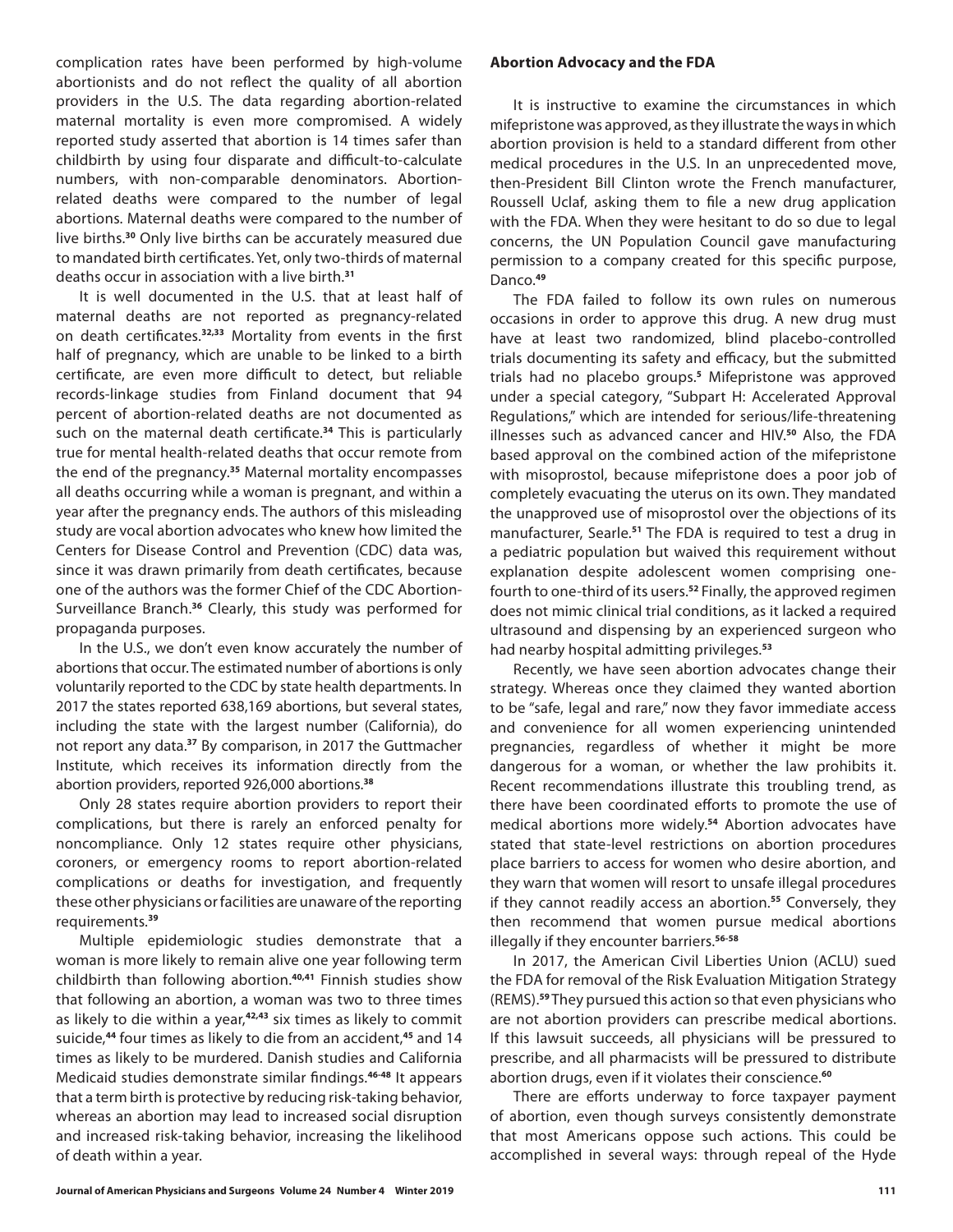Amendment, which prohibits federal funding of abortion,**<sup>61</sup>** increasing state Medicaid provision of abortion beyond the 15 states that will currently pay for this eugenic action,**<sup>62</sup>** and legislative mandates for university health systems to provide abortion pills to students.**<sup>63</sup>**

Although a physical examination and ultrasound**<sup>64</sup>** are standard care when evaluating a woman seeking abortion, and counseling can best be performed in a face-to-face interview, telemedicine is also being promoted to women, especially those who live remote from an abortion clinic. This will clearly decrease the safety of medical abortion for rural women if there is limited access to emergency services.**<sup>65</sup>** One survey of abortion providers found that one in three had seen women experience complications from self-managed medical abortion, and only half felt it was safe.**<sup>66</sup>** Nonetheless, a clinical trial of telemedicine provision by Gynuity is continuing in the U.S.**<sup>67</sup>**

Mail-order provision of abortion pills is also sought by abortion advocates.**<sup>68</sup>** A study on obtaining abortion pills from international distributors found that no prescription or clinical information was required, the pills averaged two weeks to arrive, analysis of the medications obtained demonstrated that some misoprostol pills contained only 15 percent of the advertised amount of medication, often the packages arrived damaged, and no instructions were contained in any of the packages. Nonetheless, these pro-choice researchers concluded that it was "feasible" for women to obtain medical abortion pills online.**<sup>69</sup>**

Because of the restrictions that govern mifepristone prescriptions, sometimes abortion advocates will recommend that women obtain the second abortion pill component only, because it is more readily available. Misoprostol is also used to treat ulcers, so it can be prescribed by any physician. It is easily obtained over the counter in nearby countries such as Mexico. But misoprostol alone is a very poor abortifacient. Studies consistently demonstrate that one in four women will have a failed abortion that requires surgical completion with the use of misoprostol alone.**70-72**

Finally, we see promotion of so-called "menstrual regulation."**<sup>73</sup>** This refers to providing the abortion pill to women who report a late period without first ruling out pregnancy. This euphemism allows women to procure an abortion while avoiding the "stigma" of abortion.

There are many potential negative consequences to these recommendations, which ultimately demonstrate abortion advocates' disregard for the health of women. For example, underestimation of gestational age may result in higher likelihood of failed abortion. Undetected ectopic pregnancies may rupture, leading to life-threatening hemorrhages. Rhnegative women may not receive prophylactic Rhogam, resulting in isoimmunization in future pregnancies. Potential for misuse and coercion is high when there is no way to verify who is consuming the medication and whether she is doing so willingly. Sex traffickers, incestuous abusers, and coercive boyfriends will all welcome more easily available medical abortion. Catastrophic complications can occur, and emergency care may not be readily available in remote areas.

### **Conclusion**

Physicians who seek to advocate for their female patient's best interests should become aware that medical abortion results in complications far more often than its proponents acknowledge.

**Ingrid Skop, M.D.,** practices obstetrics and gynecology in San Antonio, Texas, and serves as chairman-elect of the American Association of Pro-Life Obstetricians and Gynecologists. Contact: ingrid@aaplog.org.

#### **REFERENCES**

- 1. Kaiser Family Foundation. Medication abortion. KFF: Women's Health Policy; Jun 1, 2018. Available at: https://www.kff.org/womens-health-policy/factsheet/medication-abortion/. Accessed Oct 15, 2019.
- 2. Guttmacher Institute. Induced abortion in the United States. Fact Sheet; September 2019. Available at: https://www.guttmacher.org/fact-sheet/ induced-abortion-united-states. Accessed Oct 15, 2019.
- 3. Desai S, Jones R, Castle K. Estimating abortion provision and abortion referrals among United States obstetricians and gynecologists in private practice. *Contraception* 2018;97:297-302.
- 4. Stuhlberg DB, Dude AM, Dahlquist I, Curlin FA. Abortion provision among practicing obstetrician-gynecologists. *Obstet Gynecol* 2011;118(3):609-614. doi: 10.1097/AOG.0b013e31822ad973.
- 5. Spitz IM, Bardin CW, Benton L, Robbins A. Early pregnancy termination with mifepristone and misoprostol in the United States. *N Engl J Med* 1998;338:1241-1247.
- 6. Danco Laboratories. Risk Evaluation Mitigation Strategy (REMS). NDA 020687 Mifeprex® (mifepristone) tablets, 200 mg; March 2016. Available at: https:// www.accessdata.fda.gov/drugsatfda\_docs/rems/Mifeprex\_2016-03-29\_ REMS full.pdf. Accessed Oct 15, 2019.
- 7. American College of Obstetricians and Gynecologists Practice Bulletin 143: Medical Management of First-Trimester Abortion. *Obstet Gynecol* 2014;123(3):1-17.
- 8. Chen M, Creinin M. Mifepristone with buccal misoprostol for medical abortion: a systemic review. *Obstet Gynecol* 2015;126:12-21. doi: 10.1097/ AOG.0000000000000897.
- 9. U.S. FDA. Questions and Answers on Mifeprex; Apr 12, 2019. Available at: https://www.fda.gov/drugs/postmarket-drug-safety-information-patientsand-providers/questions-and-answers-mifeprex. Accessed Oct 15, 2019.
- 10. FDA Mifeprex tablets label. Available at: https://www.accessdata.fda.gov/ drugsatfda\_docs/label/2016/020687s020lbl.pdf. Accessed Oct 15, 2019.
- 11. Raymond E, Weaver S, Winikoff B. First trimester medical abortion with mifepristone 200 mg and misoprostol: a systemic review. *Contraception* 2013;87(1):36-37.
- 12. Misoprostol.org. Misoprostol and Teratogenicity. Misoprostol Safe Usage Guide for Obstetrics and Gynecology. Available at: http://www.misoprostol. org/misoprostol-teratogenicity/. Accessed Oct 15, 2019.
- 13. FDA. Mifeprex tablets. Available at: https://www.accessdata.fda.gov/ drugsatfda\_docs/nda/2016/020687Orig1s020TOC.cfm. Accessed Oct 15, 2019.
- 14. Food and Drug Administration. Information on Mifeprex labeling changes and ongoing monitoring efforts. Government Accountability Office Report to Requesters; March 2018. Available at: https://www.gao.gov/ assets/700/690914.pdf. Accessed Oct 15, 2019.
- 15. Fischer M, Batnagar J, Guarner J, et al. Fatal toxic shock syndrome associated with *Clostridium sordellii* after medical abortion. *N Engl J Med* 2005;353:2352-2360.
- 16. Winikoff B, Dzuba IG, Chong E. Extending outpatient medical abortion services through 70 days of gestational age. *Obstet Gynecol* 2012 Nov;120(5):1070-6. doi: http://10.1097/AOG.0b013e31826c315f.
- 17. Chen M, Creinin M. Mifepristone with buccal misoprostol for medical abortion: a systemic review. *Obstet Gynecol* 2015;126:12-21. doi: 10.1097/ AOG.0000000000000897.
- 18. Novielli C. Study claiming abortion is safe was funded by those who profit from it and the media fails to investigate. *NRL News Today*, Aug 5, 2019. Available at: https://www.nationalrighttolifenews.org/2019/08/studyclaiming-abortion-is-safe-was-funded-by-those-who-profit-from-it-andthe-media-fails-to-investigate/. Accessed Oct 15, 2019.
- 19. Academies of Science, Engineering, and Medicine. *The Safety and Quality of Abortion Care in the United States*. Washington, D.C.: National Academies Press; 2018.
- 20. Henney JE, Gayle HD. Perspective: Time to reevaluate U.S. mifepristone restrictions. *N Engl J Med* 2019;380:2487-2492.
- 21. Upadhyay U, Desai S, Zlidar V, et al. Incidence of emergency department visits and complications after abortion. *Obstet Gynecol* 2015;125:175-83. doi: 10.1097/AOG.0000000000000603.